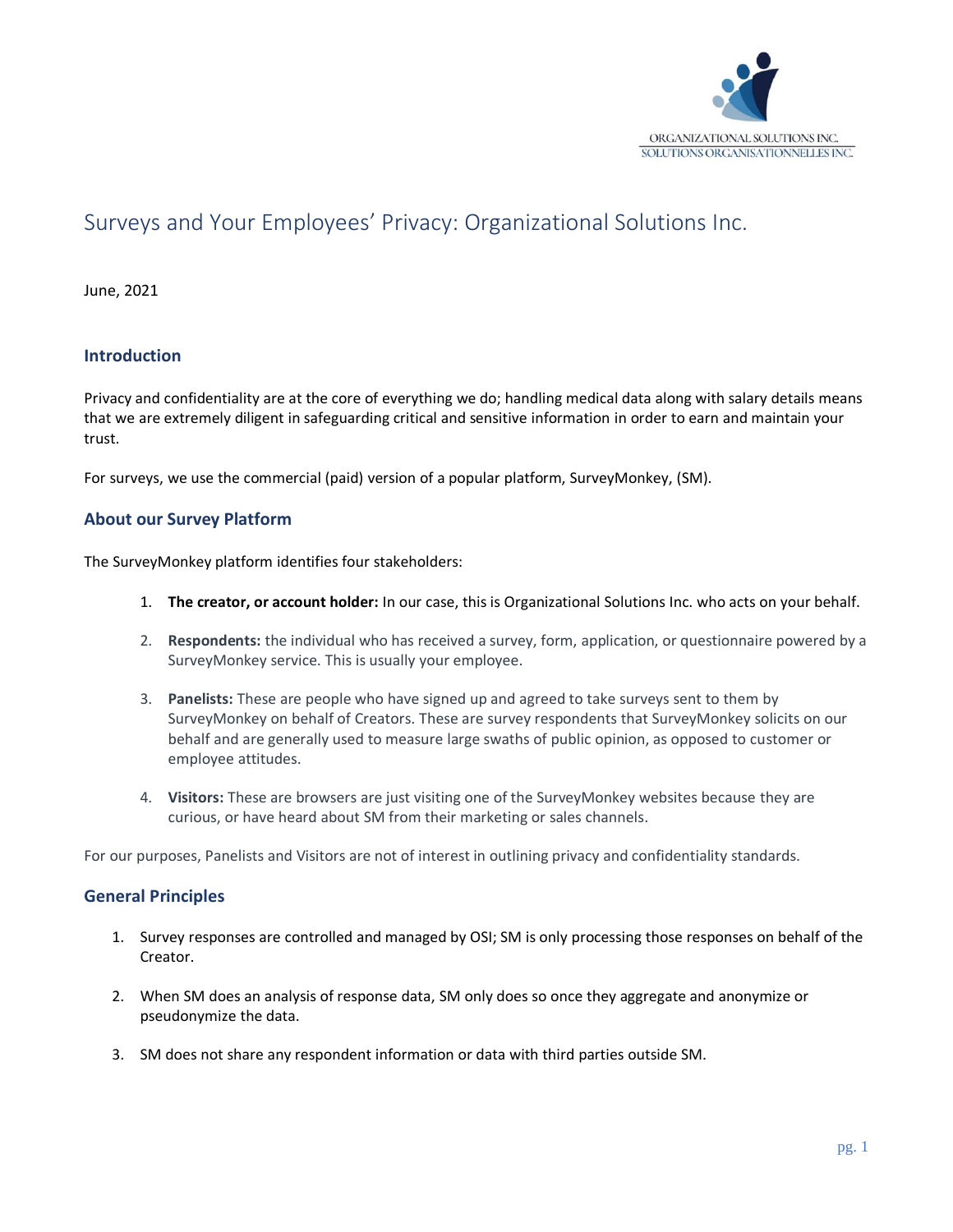- 4. On OSI's instructions, SM will share your respondents information or data in aggregate, if you choose to use an integration in conjunction with SM services, to the extent necessary to facilitate that use. SM's API partners may include Marketo, Slack, Microsoft Teams and Google drive for example. OSI will never instruct SM to share information with anyone, including SM's API partners, without your express, written permission.
- 5. SM also may have to share information or data for the following purposes:
	- To meet any applicable law, regulation, legal process or enforceable governmental request;
	- To enforce applicable policies, including investigation of potential violations;
	- To detect, prevent, or otherwise address fraud, security or technical issues.
- 6. **Access Control:** Access to SM's technology resources is only permitted through secure connectivity (e.g., VPN, SSH) and requires multi-factor authentication. SM's production password policy requires complexity, expiration, and lockout and disallows reuse. SM grants access on a need to know on the basis of least privilege rules, reviews permissions quarterly, and revokes access immediately after employee termination.

#### **Data collected in OSI's account**

SM generally does not delete the data in OSI's account as long as the OSI account is active – OSI is responsible for and controls the time periods for we you retain this data.

#### **Breach Notification**

Despite best efforts, no method of transmission over the Internet and no method of electronic storage is perfectly secure. SM cannot guarantee absolute security. However, if SM learns of a security breach, they will notify affected users so that they can take appropriate protective steps. SM's breach notification procedures are consistent with our obligations under applicable country level, state and federal laws and regulations, as well as any industry rules or standards applicable to them. OSI and SM are committed to keeping customers fully informed of any matters relevant to the security of their account and to providing customers all information necessary for them to meet their own regulatory reporting obligations.